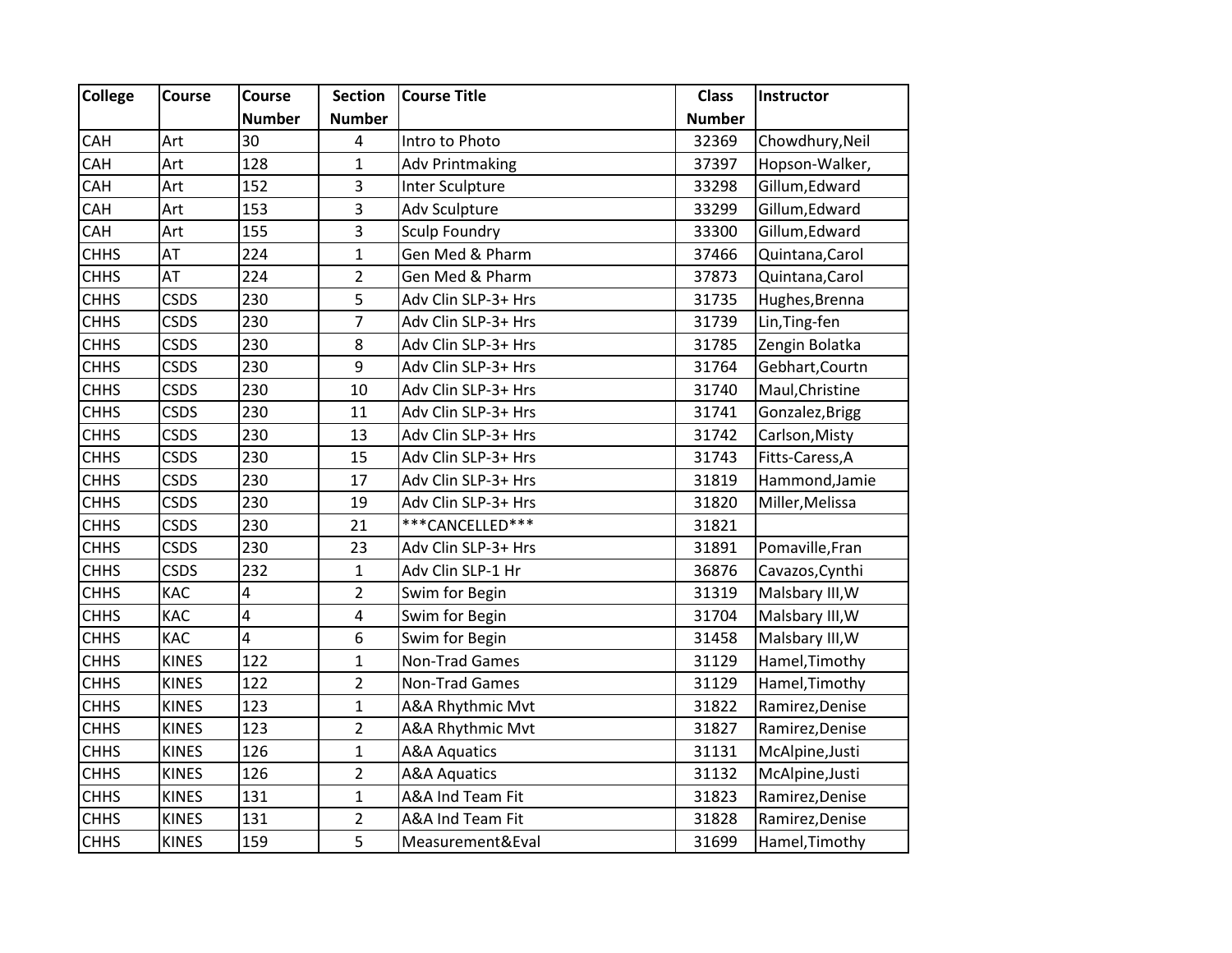| <b>CHHS</b> | <b>KINES</b> | 159  | 6              | Measurement&Eval    | 31700 | Hamel, Timothy  |
|-------------|--------------|------|----------------|---------------------|-------|-----------------|
| <b>CHHS</b> | <b>KINES</b> | 163  | 5              | Fitness & Well      | 31513 | Gil, Joseph Y   |
| <b>CHHS</b> | <b>KINES</b> | 163  | 6              | Fitness & Well      | 31651 | Gil, Joseph Y   |
| <b>CHHS</b> | <b>KINES</b> | 163  | 10             | Fitness & Well      | 31435 | Gil, Joseph Y   |
| <b>CHHS</b> | <b>KINES</b> | 163  | 11             | Fitness & Well      | 31616 | Nagra, Priya K  |
| <b>CHHS</b> | <b>KINES</b> | 163  | 12             | Fitness & Well      | 31609 | Gil, Joseph Y   |
| <b>CHHS</b> | <b>KINES</b> | 163  | 13             | Fitness & Well      | 37705 | Nagra, Priya K  |
| <b>CHHS</b> | <b>KINES</b> | 165  | 4              | Perf Rel Fit        | 31514 | Gil, Joseph Y   |
| <b>CHHS</b> | <b>KINES</b> | 165  | 5              | Perf Rel Fit        | 31138 | Gil, Joseph Y   |
| <b>CHHS</b> | <b>KINES</b> | 165  | 6              | Perf Rel Fit        | 31610 | Barrett, Wyatt  |
| <b>CHHS</b> | <b>KINES</b> | 165  | $\overline{7}$ | Perf Rel Fit        | 31617 | Benson, Andrew  |
| <b>CHHS</b> | <b>KINES</b> | 165  | 13             | Perf Rel Fit        | 31654 | Benson, Andrew  |
| <b>CHHS</b> | <b>KINES</b> | 165  | 14             | Perf Rel Fit        | 37706 | Mata, Lawrence  |
| <b>CHHS</b> | <b>KINES</b> | 234  | $\mathbf{1}$   | Cardio Resp Ex Phys | 31840 | Morales, Jacobo |
| <b>CHHS</b> | <b>KINES</b> | 234  | 3              | Cardio Resp Ex Phys | 31841 | Morales, Jacobo |
| <b>CHHS</b> | <b>RA</b>    | 106  | $\mathbf{1}$   | Challng Crs Fac     | 31410 |                 |
| <b>CHHS</b> | <b>RA</b>    | 106  | $\mathbf{1}$   | Challng Crs Fac     | 31410 |                 |
| <b>CHHS</b> | Rec          | 75   | $\mathbf 1$    | Adven Rope Exper    | 36691 | Soares, Ryan Ro |
| <b>COSS</b> | <b>ANTH</b>  | 101  | $\mathbf{1}$   | Fldwk Anth          | 30830 | Pryor, John H   |
| COSS        | <b>ANTH</b>  | 140  | $\overline{2}$ | Contemp Archeol     | 30887 | Pryor, John H   |
| <b>CSB</b>  | <b>ASP</b>   | 113  | $\mathbf{1}$   | Leadership Lab      | 31936 | Grosskrueger, R |
| <b>CSB</b>  | <b>MS</b>    | 150A | $\mathbf{1}$   | Jr Ldrshp Lab       | 31943 | Riley, Christop |
| <b>CSB</b>  | <b>MS</b>    | 150B | $\mathbf 1$    | Sr Ldrshp Lab       | 31944 | Riley, Christop |
| <b>CSM</b>  | Bio          | 33   | 4              | IntroHumAnatPhysio  | 35598 | Chooljian, Kare |
| <b>CSM</b>  | Bio          | 33   | 8              | IntroHumAnatPhysio  | 36006 | Chooljian, Kare |
| <b>CSM</b>  | Bio          | 104  | $\mathbf{1}$   | Genet Cell Lab      | 35580 | Kendoyan, Sosse |
| <b>CSM</b>  | Bio          | 104  | $\overline{7}$ | Genet Cell Lab      | 36051 | Kendoyan, Sosse |
| <b>CSM</b>  | Bio          | 67A  | 3              | Hum Anat Physio I   | 35931 | Chooljian, Kare |
| <b>CSM</b>  | Bio          | 67A  | 4              | Hum Anat Physio I   | 35932 | Chooljian, Kare |
| <b>CSM</b>  | Bio          | 67A  | 6              | Hum Anat Physio I   | 35933 | Chooljian, Kare |
| <b>CSM</b>  | Bio          | 67A  | $\overline{7}$ | Hum Anat Physio I   | 35934 | Chooljian, Kare |
| <b>CSM</b>  | Bio          | 67A  | 9              | Hum Anat Physio I   | 35935 | Chooljian, Kare |
| <b>CSM</b>  | Bio          | 67A  | 10             | Hum Anat Physio I   | 35936 | Chooljian, Kare |
| <b>CSM</b>  | Bio          | 67B  | $\overline{3}$ | Hum Anat Physio II  | 35937 | Chooljian, Kare |
|             |              |      |                |                     |       |                 |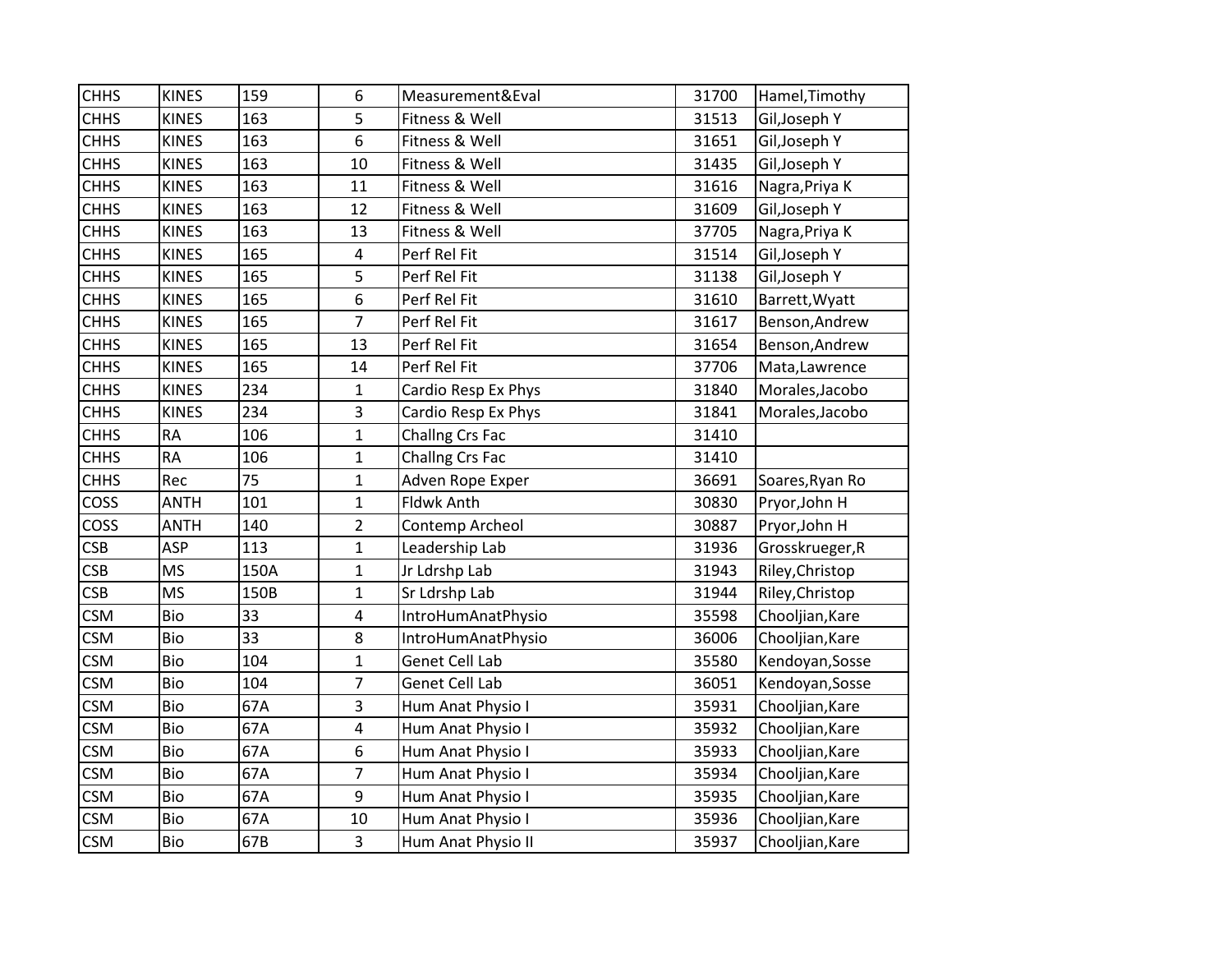| <b>CSM</b>   | Bio         | 67B | 4                | Hum Anat Physio II      | 36052 | Chooljian, Kare |
|--------------|-------------|-----|------------------|-------------------------|-------|-----------------|
| <b>CSM</b>   | Bio         | 67B | $\overline{7}$   | Hum Anat Physio II      | 35938 | Chooljian, Kare |
| <b>CSM</b>   | <b>Bio</b>  | 67B | 9                | Hum Anat Physio II      | 35939 | Chooljian, Kare |
| <b>CSM</b>   | Bio         | 67B | 11               | Hum Anat Physio II      | 35940 | Chooljian, Kare |
| <b>CSM</b>   | Chem        | 124 | $\mathbf{1}$     | Synth + Charact         | 35152 | Uchida, Masaki  |
| <b>CSM</b>   | Chem        | 220 | $\mathbf 1$      | Theor Inorg Chem        | 36239 | Garrett, Meliss |
| <b>CSM</b>   | Chem        | 3A  | $\boldsymbol{9}$ | Intro Gen Chem          | 37292 | Mejloumian, Pan |
| <b>CSM</b>   | Chem        | 3A  | 11               | Intro Gen Chem          | 37270 | Mejloumian, Pan |
| <b>CSM</b>   | Chem        | 3A  | 13               | Intro Gen Chem          | 37271 | Person, Eric C  |
| <b>CSM</b>   | Chem        | 3A  | 15               | ***CANCELLED***         | 37372 |                 |
| <b>CSM</b>   | Chem        | 3A  | 17               | Intro Gen Chem          | 37273 | Mejloumian, Pan |
| <b>CSM</b>   | Chem        | 3A  | 19               | Intro Gen Chem          | 37274 | Montgomery, Kee |
| <b>CSM</b>   | Chem        | 3A  | 21               | Intro Compu Art         | 37375 | Addison-Willia  |
| <b>CSM</b>   | Chem        | 3A  | 23               | Intro Gen Chem          | 37276 | Montgomery, Kee |
| <b>CSM</b>   | Chem        | 3A  | 25               | Intro Gen Chem          | 37277 | White, Brandy R |
| <b>CSM</b>   | Chem        | 3A  | 27               | Intro Gen Chem          | 37278 | Mejloumian, Pan |
| <b>CSM</b>   | Chem        | 3A  | 29               | Intro Gen Chem          | 37279 | White, Brandy R |
| <b>CSM</b>   | Chem        | 3A  | 31               | Intro Gen Chem          | 37280 | Mejloumian, Pan |
| <b>CSM</b>   | Chem        | 3A  | 33               | Intro Gen Chem          | 37281 | Hernandez, Samu |
| <b>CSM</b>   | Chem        | 3A  | 35               | Intro Gen Chem          | 37282 | Montgomery, Kee |
| <b>CSM</b>   | Chem        | 3A  | 37               | Intro Gen Chem          | 37283 | Montgomery, Kee |
| <b>CSM</b>   | Chem        | 3A  | 39               | Intro Gen Chem          | 37284 | Hernandez, Samu |
| <b>CSM</b>   | Chem        | 3A  | 41               | Intro Gen Chem          | 37285 | Montgomery, Kee |
| <b>CSM</b>   | Chem        | 3A  | 43               | Intro Gen Chem          | 37286 | Mejloumian, Pan |
| <b>CSM</b>   | Chem        | 3A  | 47               | Intro Gen Chem          | 37288 | Hernandez, Samu |
| <b>CSM</b>   | Chem        | 3A  | 49               | Intro Gen Chem          | 37289 | Mejloumian, Pan |
| <b>CSM</b>   | Chem        | 3A  | 51               | Intro Gen Chem          | 37290 | Ciula, Crystina |
| <b>CSM</b>   | EES         | 30  | 5                | Intro Fld Mthds         | 35806 | Pluhar, Christo |
| <b>CSM</b>   | <b>EES</b>  | 102 | 3                | Sedimentology           | 36226 | Brady, Mara E   |
| <b>CSM</b>   | EES         | 220 | 5                | Grndwater Hydrol        | 36223 | Wang, Zhi       |
| <b>CSM</b>   | Psych       | 281 | 4                | <b>Group Counseling</b> | 37594 | Swami, Sruthi   |
| <b>CSM</b>   | Psych       | 284 | $\mathbf 1$      | Assess Intl Abil        | 35367 | Swami, Sruthi   |
| <b>JCAST</b> | <b>AGED</b> | 115 | $\mathbf{1}$     | <b>FFA Activities</b>   | 30058 | Freeman, Sharon |
| <b>JCAST</b> | <b>AGED</b> | 189 | $\mathbf{1}$     | Eductn Ag Mech          | 30354 | Bower, Jessica  |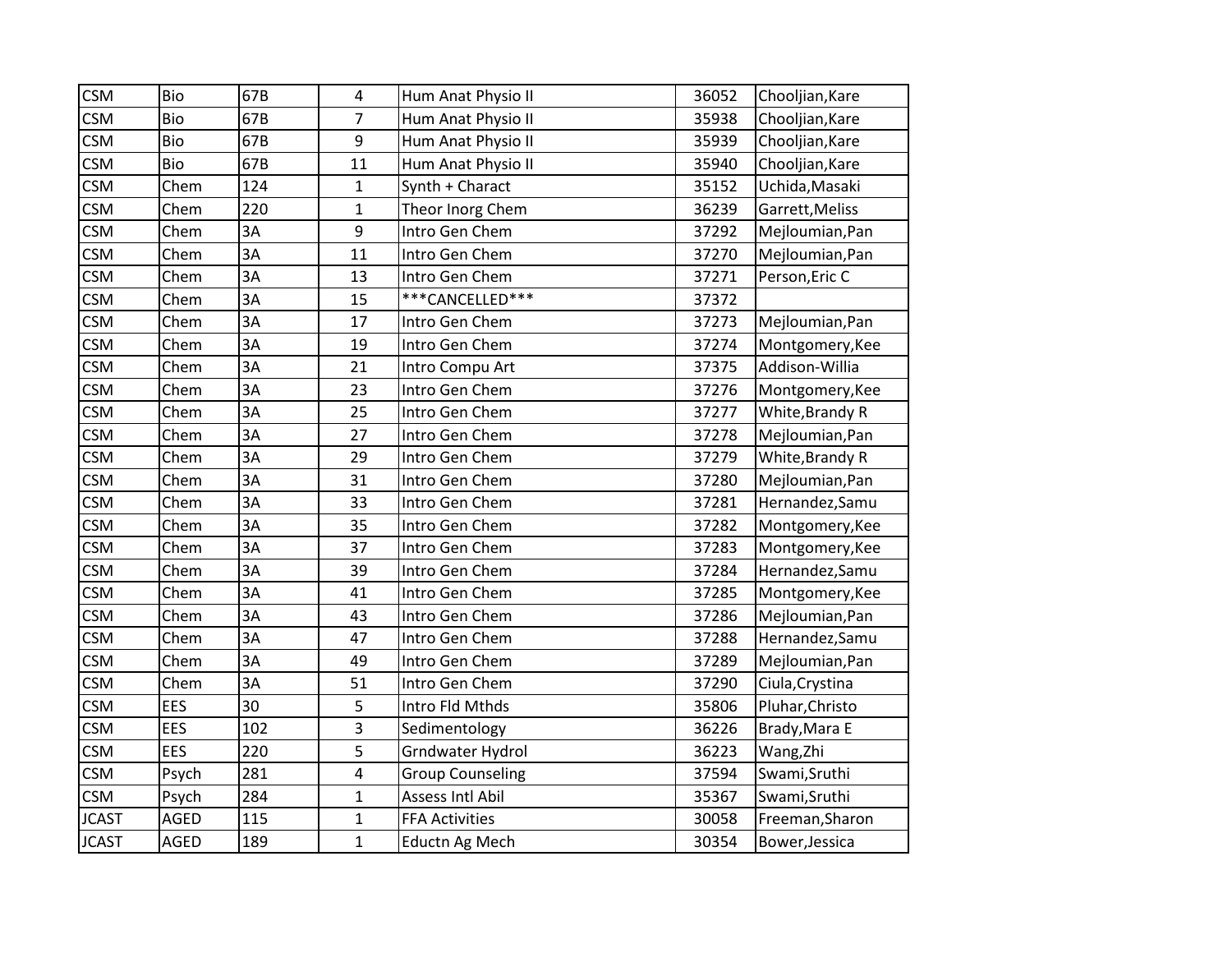| <b>JCAST</b> | <b>AGRI</b>  | 120 | $\mathbf{1}$            | <b>Lead Group Teams</b>  | 30388 | Culbertson, Ave |
|--------------|--------------|-----|-------------------------|--------------------------|-------|-----------------|
| <b>JCAST</b> | <b>AGRI</b>  | 200 | $\overline{7}$          | <b>Biometrics Agri</b>   | 37356 | McKeith, Amanda |
| <b>JCAST</b> | <b>ASCI</b>  | 11  | $\overline{2}$          | Meat An Sel Eval         | 30129 | Valadez Perez,  |
| <b>JCAST</b> | <b>ASCI</b>  | 21  | $\overline{2}$          | <b>Beef Cattle Prod</b>  | 30295 | Person, Ryan Ch |
| <b>JCAST</b> | <b>ASCI</b>  | 21  | 3                       | <b>Beef Cattle Prod</b>  | 30391 | Person, Ryan Ch |
| <b>JCAST</b> | <b>ASCI</b>  | 31  | $\overline{2}$          | <b>Swine Production</b>  | 30491 | Moules, Jonatha |
| <b>JCAST</b> | <b>ASCI</b>  | 35  | 3                       | Feeds + Feeding          | 30272 | Henson, Judy K  |
| <b>JCAST</b> | <b>ASCI</b>  | 35  | $\overline{\mathbf{4}}$ | Feeds + Feeding          | 37883 | Henson, Judy K  |
| <b>JCAST</b> | <b>ASCI</b>  | 35  | 5                       | Feeds + Feeding          | 30203 | Henson, Judy K  |
| <b>JCAST</b> | <b>ASCI</b>  | 35  | $\overline{7}$          | Feeds + Feeding          | 30334 | Henson, Judy K  |
| <b>JCAST</b> | <b>ASCI</b>  | 41  | $\overline{2}$          | <b>Sheep Production</b>  | 30003 | Austin, Annika  |
| <b>JCAST</b> | <b>ASCI</b>  | 51  | $\overline{2}$          | <b>Horse Production</b>  | 30461 | Contreras, Jaso |
| <b>JCAST</b> | <b>ASCI</b>  | 57  | $\mathbf{1}$            | Adv Colt Train           | 30395 | Contreras, Jaso |
| <b>JCAST</b> | <b>ASCI</b>  | 61  | $\overline{2}$          | Dairy Ctl Prod           | 30005 | Real, Logan Cec |
| <b>JCAST</b> | <b>ASCI</b>  | 71  | $\overline{2}$          | <b>Meat Science</b>      | 30096 | Henson, John    |
| <b>JCAST</b> | <b>ASCI</b>  | 71  | 3                       | <b>Meat Science</b>      | 30392 | Henson, Morgan  |
| <b>JCAST</b> | <b>ASCI</b>  | 81  | $\overline{2}$          | Int Lk/Mt/Dry Ev         | 30007 | Mendes, Brad Ad |
| <b>JCAST</b> | <b>ASCI</b>  | 91  | $\overline{2}$          | <b>Poultry Prod</b>      | 30405 | Lozano, Annie R |
| <b>JCAST</b> | <b>ASCI</b>  | 121 | $\overline{2}$          | Adv Beef Mgmt            | 30352 | Perry, Randy C  |
| <b>JCAST</b> | <b>ASCI</b>  | 145 | $\overline{2}$          | Anat Phys Frm An         | 30215 | OBannon, Gayle  |
| <b>JCAST</b> | <b>ASCI</b>  | 156 | $\overline{2}$          | <b>Applied Repro Mgt</b> | 30357 | lared, Fabio    |
| <b>JCAST</b> | <b>ASCI</b>  | 156 | 4                       | Applied Repro Mgt        | 30439 | Loper, Meghan   |
| <b>JCAST</b> | <b>ASCI</b>  | 156 | 6                       | <b>Applied Repro Mgt</b> | 30010 | Perry, Randy C  |
| <b>JCAST</b> | <b>ASCI</b>  | 164 | $\mathbf{1}$            | <b>Adv Dairy Chalg</b>   | 30336 | Thompson, Kyle  |
| <b>JCAST</b> | <b>ASCI</b>  | 172 | $\overline{2}$          | Meat Tech                | 30239 | Henson, John    |
| <b>JCAST</b> | <b>ASCI</b>  | 182 | $\mathbf 1$             | Lsk Mktg Show Mg         | 30309 | Perry, Randy C  |
| <b>JCAST</b> | <b>ASCI</b>  | 191 | $\overline{2}$          | Adv Poultry Producti     | 30434 | Lopez, Cynthia  |
| <b>JCAST</b> | CI           | 161 | $\mathbf{1}$            | Mth Mtl Agri             | 36693 | Freeman, Sharon |
| <b>JCAST</b> | <b>ENOL</b>  | 125 |                         | <b>Wine Micro</b>        | 30020 | Whalen, William |
| <b>JCAST</b> | <b>PLANT</b> | 40  | 3                       | Intro Orn Hort           | 30198 | Nishinaka, Rona |
| <b>JCAST</b> | <b>PLANT</b> | 40  | 5                       | Intro Orn Hort           | 30346 | Nishinaka, Rona |
| <b>JCAST</b> | <b>PLANT</b> | 122 | $\mathbf{1}$            | Range Ecol&Mgmt          | 30192 | Riar, Ranjit Si |
| <b>JCAST</b> | <b>PLANT</b> | 122 | $\overline{2}$          | Range Ecol&Mgmt          | 30193 | Riar, Ranjit Si |
| <b>JCAST</b> | <b>PLANT</b> | 133 | $\overline{2}$          | Citrus                   | 30341 | Brar, Gur Reet  |
|              |              |     |                         |                          |       |                 |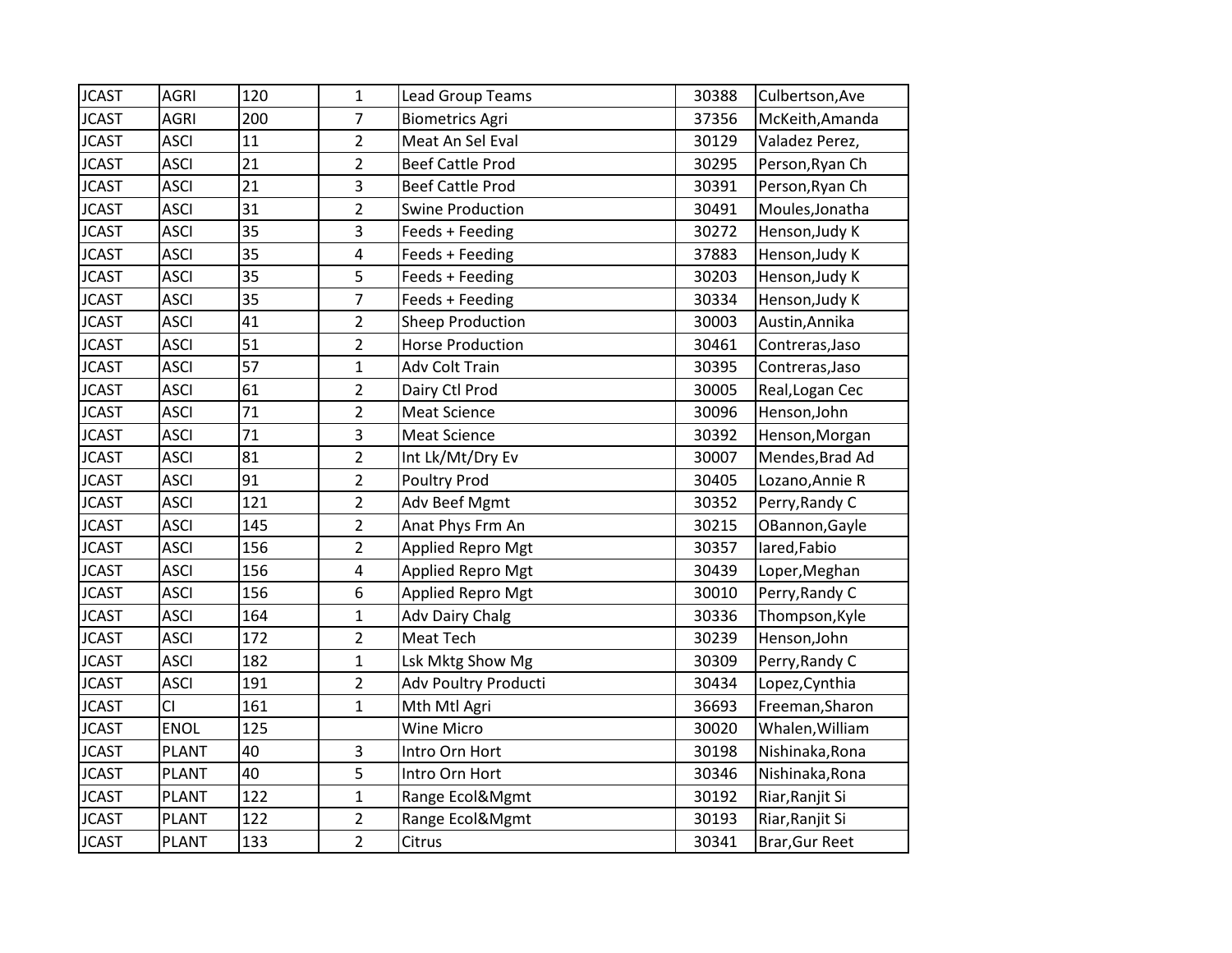| <b>JCAST</b> | <b>PLANT</b> | 160          | 3              | Weeds                       | 30034 | Shrestha, Anil  |
|--------------|--------------|--------------|----------------|-----------------------------|-------|-----------------|
| <b>JCAST</b> | <b>PLANT</b> | 160          | 5              | Weeds                       | 30135 | Shrestha, Anil  |
| <b>JCAST</b> | <b>PLANT</b> | 160          | $\overline{7}$ | Weeds                       | 30381 | Shrestha, Anil  |
| <b>JCAST</b> | VIT          | 102          | $\overline{2}$ | Gen Vit II                  | 30036 | Van Zyl, Sonet  |
| <b>JCAST</b> | VIT          | 102          | 5              | Gen Vit II                  | 30349 | Van Zyl, Sonet  |
| <b>JCAST</b> | VIT          | 162T         | $\overline{2}$ | <b>Mgt Grape Diseases</b>   | 37773 | Van Zyl, Sonet  |
| <b>LCOE</b>  | 35038        | 18           | $\mathbf 1$    | <b>Const Graphics</b>       | 35011 | Smith, Molly LM |
| <b>LCOE</b>  | <b>CE</b>    | 123          | 3              | <b>Hydraulics Lab</b>       | 34881 | Singh, Daya Dee |
| <b>LCOE</b>  | <b>CE</b>    | 123          | 5              | Soils Engr Lab              | 34964 | Singh, Daya Dee |
| <b>LCOE</b>  | <b>CE</b>    | 129          | 3              | <b>Hydraulics Lab</b>       | 34881 | Singh, Daya Dee |
| <b>LCOE</b>  | <b>CM</b>    | $\mathbf{1}$ | $\overline{2}$ | <b>CM Orientation</b>       | 35068 | Hyatt, Brad     |
| <b>LCOE</b>  | <b>CM</b>    | $\mathbf{1}$ | 3              | <b>CM Orientation</b>       | 37319 | Hyatt, Brad     |
| <b>LCOE</b>  | <b>CM</b>    | 20           | $\mathbf 1$    | <b>Heavy Civil</b>          | 35069 | Calahorra-Jime  |
| <b>LCOE</b>  | <b>CM</b>    | 31           | $\mathbf{1}$   | <b>Arch Graphics</b>        | 34967 | Randel, Michele |
| <b>LCOE</b>  | <b>CM</b>    | 116          | $\mathbf{1}$   | <b>Construction Schedul</b> | 35008 | Davidson, Antho |
| <b>LCOE</b>  | <b>CM</b>    | 132          | $\mathbf{1}$   | Adv Arch Design             | 35010 | Randel, Michele |
| <b>LCOE</b>  | <b>CM</b>    | 134          | $\mathbf 1$    | Arch Design Prob            | 37317 | Randel, Michele |
| <b>LCOE</b>  | <b>CM</b>    | 162          | $\mathbf{1}$   | Mech Systems                | 35042 | Smith, Molly LM |
| <b>LCOE</b>  | <b>CM</b>    | 164          | 3              | <b>Build Elec Syst</b>      | 37840 | Davidson, Antho |
| <b>LCOE</b>  | <b>CM</b>    | 177          | $\mathbf 1$    | <b>Sustain Const</b>        | 35038 | Aiton, Loren K  |
| <b>LCOE</b>  | <b>CM</b>    | 181          | $\mathbf 1$    | <b>CM Senior Semnr</b>      | 34913 | Hyatt, Brad     |
| <b>LCOE</b>  | <b>CM</b>    | 240          | $\mathbf{1}$   | Adv Const Bus Strat         | 37321 | Luo, Yupeng     |
| <b>LCOE</b>  | <b>CM</b>    | 180B         | $\mathbf{1}$   | Const Mgt Cap 2             | 34604 | Luo, Yupeng     |
| LCOE         | <b>CM</b>    | 191T         | $\mathbf{1}$   | Hist_Arch 2                 | 37575 | Hattersley-Dra  |
| <b>LCOE</b>  | ECE          | 71           | $\overline{2}$ | <b>Engr Computations</b>    | 34995 | Kriehn, Gregory |
| <b>LCOE</b>  | ECE          | 85           | $\mathbf{1}$   | Digital Logic De            | 34607 | Kriehn, Gregory |
| <b>LCOE</b>  | ECE          | 90           | 3              | Prin Elec Cir               | 36630 | Mouffak, Zoulik |
| <b>LCOE</b>  | <b>ECE</b>   | 128          | $\overline{1}$ | <b>Electronics I</b>        | 34613 | Mouffak, Zoulik |
| <b>LCOE</b>  | ECE          | 178          | $\mathbf 1$    | <b>Embedded Systems</b>     | 34924 | Raeisi, Reza    |
| <b>LCOE</b>  | <b>ECE</b>   | 118L         | $\overline{1}$ | Micro Contr Lab             | 34940 | Wang, Nan       |
| <b>LCOE</b>  | ECE          | 128L         | $\mathbf 1$    | Electronic I Lab            | 34739 | Mouffak, Zoulik |
| <b>LCOE</b>  | <b>ECE</b>   | 186A         | $\mathbf{1}$   | Senior Design I             | 35016 | Mouffak, Zoulik |
| <b>LCOE</b>  | ECE          | 90L          | 5              | Principles of El            | 37526 | Laha, Soumyasan |
| <b>LCOE</b>  | ME           | 32           | $\mathbf{1}$   | Engr Mtrl Lab               | 34910 | Jenkins, Michae |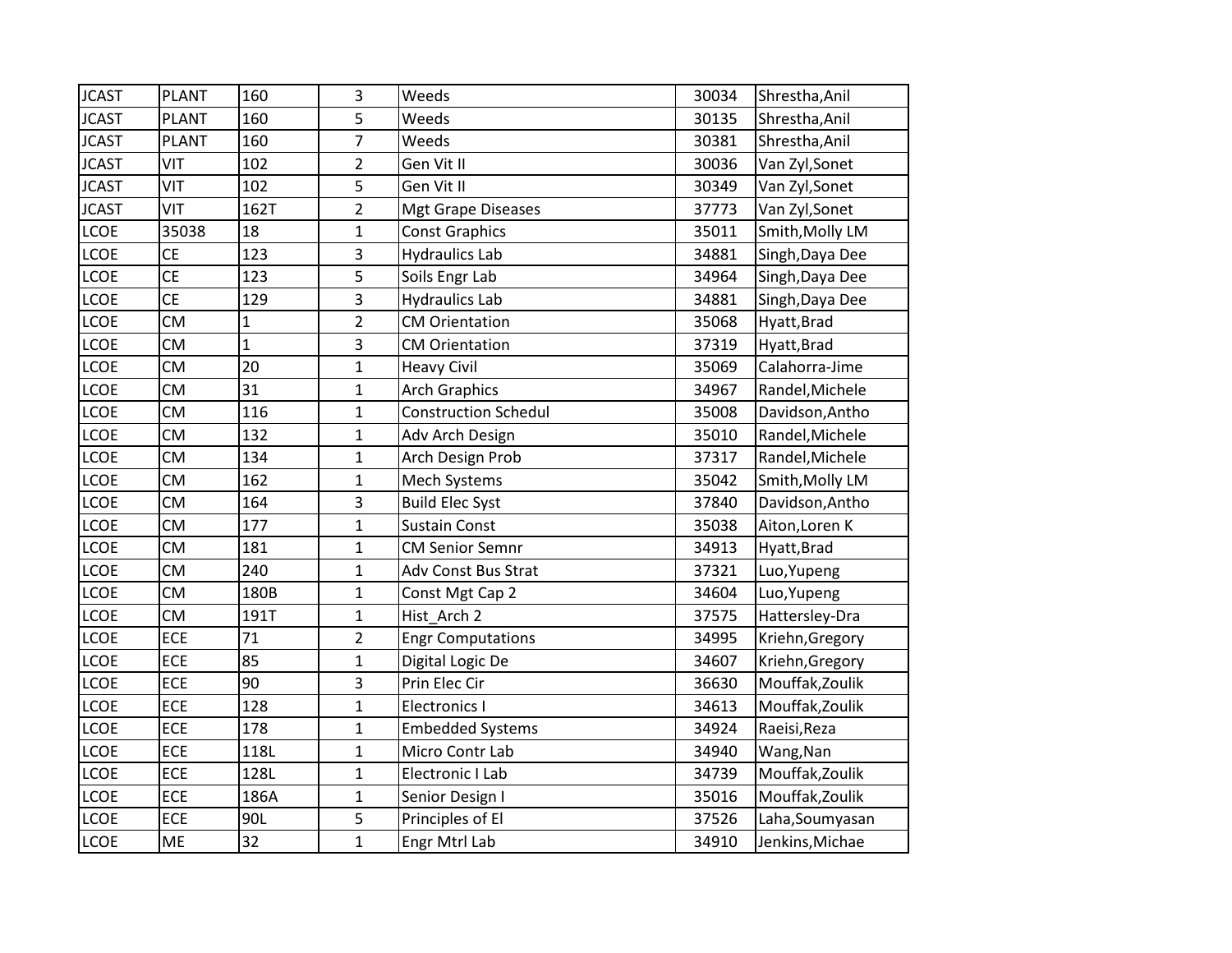| <b>LCOE</b> | ME        | 32  | 2              | Engr Mtrl Lab           | 34737 | Ryman, David Mi |
|-------------|-----------|-----|----------------|-------------------------|-------|-----------------|
| <b>LCOE</b> | ME        | 32  | 3              | Engr Mtrl Lab           | 34973 | Watson, Troy A  |
| <b>LCOE</b> | <b>ME</b> | 95  | $\overline{2}$ | <b>Prod Development</b> | 34977 | Watson, Troy A  |
| <b>LCOE</b> | <b>ME</b> | 95  | 3              | Prod Development        | 34758 | Zhao, Jiaxin    |
| <b>LCOE</b> | <b>ME</b> | 95  | 4              | <b>Prod Development</b> | 34828 | Zhao, Jiaxin    |
| <b>LCOE</b> | ME        | 112 | 3              | <b>Engr Mech:Dynmcs</b> | 34925 | Happawana, Gemu |
| <b>LCOE</b> | <b>ME</b> | 112 | 5              | Engr Mech: Dynmcs       | 34976 | Happawana, Gemu |
| <b>LCOE</b> | <b>ME</b> | 115 | 1              | Instu & Meas Lab        | 34929 | Watson, Troy A  |
| <b>LCOE</b> | <b>ME</b> | 115 | 3              | Instu & Meas Lab        | 34928 | Watson, Troy A  |
| <b>LCOE</b> | ME        | 142 | 1              | <b>Mech Vibration</b>   | 34741 | Happawana, Gemu |
| <b>LCOE</b> | ME        | 155 | 5              | Sr Design II            | 34727 | Nguyen, The Min |